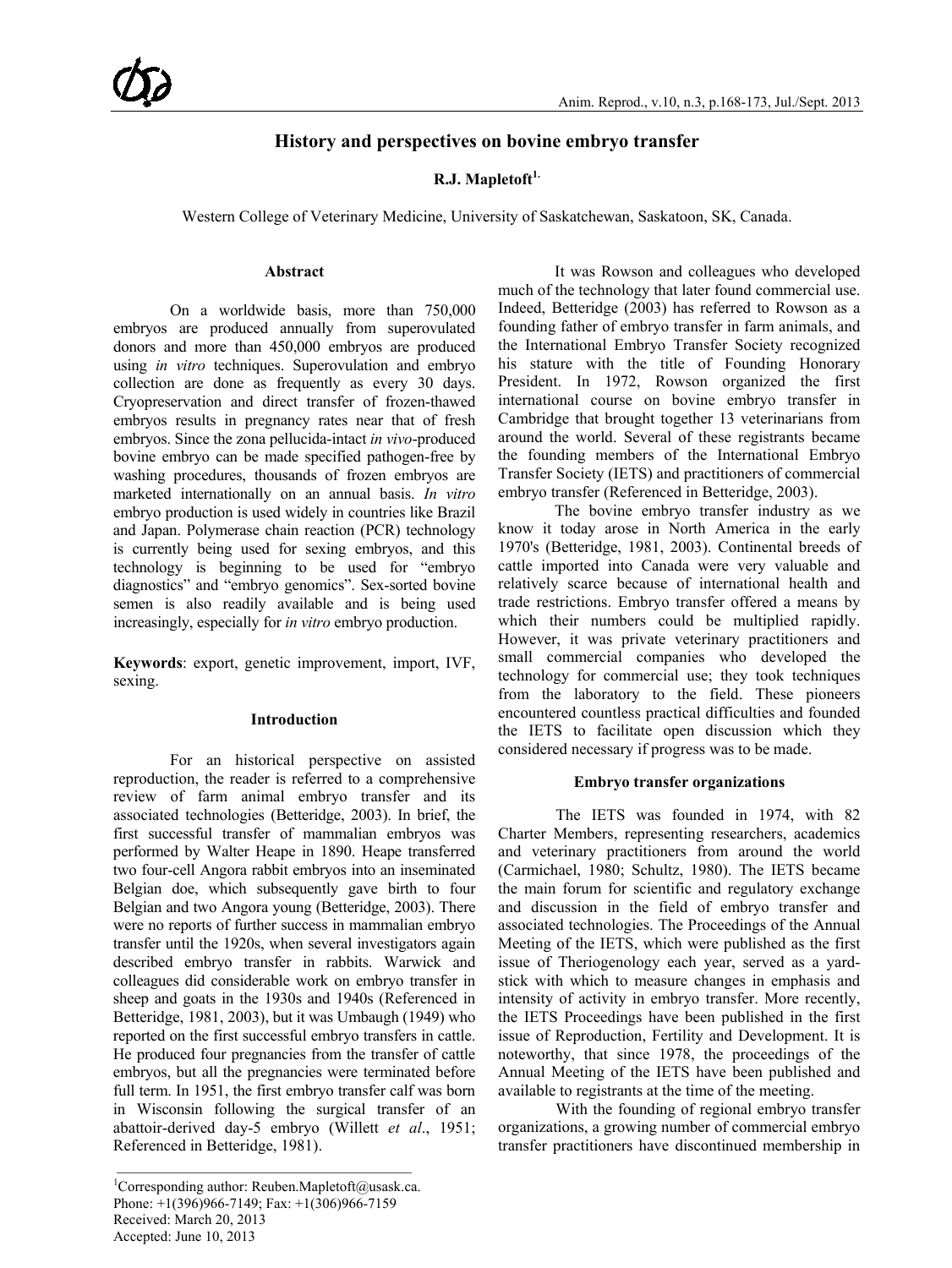the IETS in favor of their regional organizations. A growing number of the IETS members have been basic researchers representing government, industrial or academic institutions, including human medicine (Hasler, 2003). However, the IETS has played an important role in the dissemination of basic and applied information, allowing for the rapid growth of the embryo transfer industry. In particular, the Import/Export Committee of the IETS (now referred to as the Health and Safety Advisory Committee; HASAC) has been instrumental in gathering and disseminating scientific information on the potential for disease control with bovine embryo transfer. The Manual of the International Embryo Transfer Society *"A procedural guide and general information for the use of embryo transfer technology emphasizing sanitary procedures"* has become the reference source for sanitary procedures used in embryo export protocols (Stringfellow and Givens, 2010).

In 1982, the American Embryo Transfer Association (AETA) was formed to unite and organize the commercial embryo transfer industry in the USA, and in 1984, the Canadian Embryo Transfer Association (CETA) was formed. Objectives included the establishment of standards of performance and conduct, and a liaison with Federal agencies for both domestic and international embryo transfer. These associations also interact directly with breed associations, producer groups and international groups such as the IETS. They established standards of practice to provide confidence within each country, and internationally, for the utilization of embryo transfer technology. In this regard, their Certification Programs are integral in ensuring that Embryo Transfer Practitioners are technically and ethically competent in the handling of embryos used in international trade (Mapletoft and Hasler, 2005).

The Brazilian Embryo Technology Society (SBTE) was founded in Brasilia in 1985 (Rubin, 2005) as a private, not-for-profit organization of professionals dedicated to embryo transfer technology. Member's interests related primarily to cattle, horses and small ruminants, but also included swine, companion animals, laboratory species and wild and endangered species. Its stated goal is to serve as a forum for the exchange of information among practitioners, scientists, educators, livestock breeders and students as well as suppliers in the area of reproductive biotechnology. SBTE aimed to promote the science of animal embryo technology by encouraging effective research, disseminating scientific and educational information, maintaining high standards of ethics and cooperating with other organizations with similar objectives.

### **The application of commercial embryo transfer in cattle**

### *Genetic improvement*

With the development of commercial embryo

transfer in the 1970s, its most common use in animal production programs was the proliferation of so-called desirable phenotypes. However, the University of Guelph introduced the concept of MOET (multiple ovulation and embryo transfer) in 1987 (Smith, 1988). They showed that MOET programs could result in increased selection intensity and reduced generation intervals, resulting in increased genetic gains. The establishment of nucleus herds and "Juvenile MOET" in heifer offspring was shown to result in genetic gains that approached twice those achieved with traditional progeny test schemes. It is noteworthy that prior to the Guelph work, most embryo transfer done in Canada was in beef cattle, whereas approximately 84% of the embryo transfer work done in Canada in 2011 involved dairy cattle. On the other hand, approximately 61% of embryo transfer work in the USA continues to involve beef cattle (Stroud, 2012).

Embryo transfer is now commonly used to produce AI sires from the top producing cows and proven bulls (Teepker and Keller, 1989). In addition, new genomic techniques are being used increasingly to select embryo donors; genomic analysis has become essential for the selection of bull dams to be used in embryo transfer (Seidel, 2010). Although economics would seem to preclude the use of embryo transfer techniques for anything but seed-stock production at this time, the commercial cattle industry has benefited from the use of commercial bulls produced through well designed MOET programs (Christensen, 1991). The success of MOET programs has also led to the use of this technology to genetically test AI sires (Lohuis, 1995); bulls were proven by production records from siblings rather than offspring (Smith and Ruane, 1987). It was possible to genetically test a bull in 3.5 years as opposed to 5.5 years using traditional progeny testing schemes, which also resulted in shortened generation intervals.

### *Disease control*

Several large studies have now shown that *in vivo*-produced bovine embryos do not transmit infectious diseases. In fact, the IETS has categorized disease agents based on the risk of transmission by a bovine embryo (Stringfellow and Givens, 2000; Mapletoft and Hasler, 2005). Category 1 diseases include disease agents for which sufficient evidence has accrued to show that the risk of transmission is negligible, provided that embryos are properly handled between collection and transfer. This includes inspection of the zona pellucida at >50X magnification and washing/trypsin treatment procedures. Category 1 diseases include Enzootic bovine leukosis, Foot and mouth disease (cattle), Bluetongue (cattle), Brucella abortus (cattle), Infectious bovine rhinotracheitis, Pseudorabies in swine and Bovine spongioform encephalopathy. Category 2, 3, and 4 diseases are those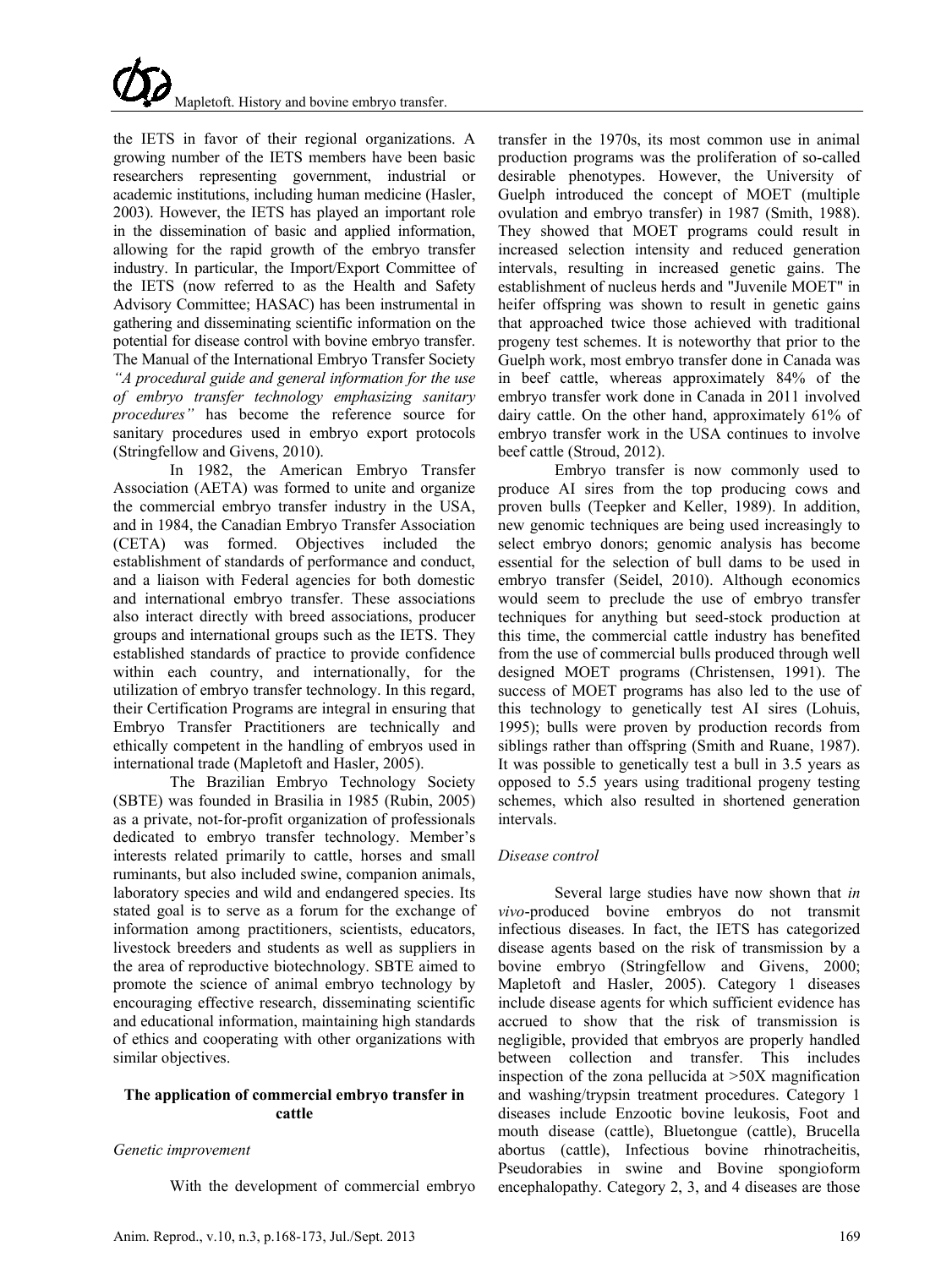for which less research information has been generated. However, it is noteworthy that none of the infectious diseases studied have been transmitted by *in vivo*produced bovine embryos. Consequently, it has been suggested that embryo transfer be used to salvage genetics in the face of a disease outbreak (Wrathall *et al*., 2004).

### *Embryo import-export*

The ability to utilize embryos in preventing the transmission of infectious disease makes them ideal for the international movement of animal germ plasm. The intercontinental transport of live animals also costs thousands of dollars, whereas an entire herd can be transported, in the form of frozen embryos, for less than the price of a single plane fare. Additional benefits of embryos for the international movement of animal genetics include reduced risk of disease transmission, reduced quarantine costs, a wider genetic base from which to select, the retention of the original genetics within the exporting country, and adaptation. Over the last 10 years, embryo import regulations for many countries have been simplified. In 2011, approximately 30,000 embryos were frozen in North America for export purposes, and 13,737 embryos were exported from Canada alone (Stroud, 2012).

Although handling procedures recommended by the IETS make it possible to safely export *in vivo*derived embryos (Mapletoft and Hasler, 2005), it is a different story with embryos produced with *in vitro* techniques. The zona pellucida of *in vitro*-produced bovine embryos differs from that of *in vivo*-derived embryos (Stringfellow and Givens, 2000), and it has been shown that pathogens are more likely to remain associated with *in vitro*-produced embryos following washing than with *in vivo*-derived embryos. This has potentially serious ramifications for international movement, and protocols must be revised accordingly.

### **Embryo transfer technology**

Although the applications and techniques associated with bovine embryo transfer have been reviewed extensively (Mapletoft, 1985, 1987), a brief historical perspective may be useful. Early investigators described non-surgical embryo recovery techniques (Rowson and Dowling, 1949), but these were not successful, and so all embryo recoveries and transfers were performed surgically in the early 1970s. These first commercial embryo transfer programs relied on mid-ventral surgical exposure of the uterus and ovaries with the donor under general anesthesia. This necessitated surgical facilities and limited the use of the technology in the dairy industry because the udder of dairy cows hindered mid-ventral access to the reproductive tract. It was not until 1976 that nonsurgical embryo recovery became sufficiently developed to be

used in practice (Drost *et al*., 1976; Elsden *et al*., 1976; Rowe *et al*., 1976). In the early 1980s, nonsurgical embryo transfer techniques (Rowe *et al*., 1980) were also developed, allowing for on farm embryo transfer.

The embryo transfer industry grew rapidly in the late 1970s, both in terms of the number of practitioners and in the number of donors. Seidel (1981) reported that more than 17,000 pregnancies resulted from the transfer of bovine embryos in North America in 1979. More recently, Stroud (2012) reported that 572,432 *in vivo*-derived bovine embryos were transferred world-wide in 2011, of which 54% were transferred after freezing and thawing. In addition, 373,836 *in vitro*-produced bovine embryos were transferred, 85% of which were in Brazil. In 2011, North America continued to lead in commercial embryo transfer activity with collection of 54,837 donor cows and the transfer of more than 248,615 embryos (43% of all embryo transfers).

Although there has been no appreciable increase in the number of embryos produced per superovulated donor cow over the past 20 years, the importance of follicle wave dynamics (Adams, 1994) and methods for the synchronization of follicular wave emergence (Bó *et al*., 1995, 2002), have simplified the means by which superovulation might be achieved, resulting in increased embryo production per unit time. Donor cows are being superstimulated more frequently than in the past (often every 30 days), and more embryos are being produced per year with no change in the actual superstimulation protocol. The application of similar procedures in recipients has made estrus detection, and the need to wait for animals to "come into heat" unnecessary, facilitating fixed-time embryo transfer (Bó *et al*., 2002).

## *Cryopreservation, direct transfer, and vitrification*

The development of effective methods of cryopreserving bovine embryos (Wilmut and Rowson, 1973; Leibo and Mazur, 1978) made embryo transfer a much more efficient technology, no longer depending on the immediate availability of suitable recipients. Pregnancy rates are only slightly less than those achieved with fresh embryos (Leibo and Mapletoft, 1998). Recently, the use of highly permeating cryoprotectants, such as ethylene glycol, has allowed the direct transfer of bovine embryos (Voelkel and Hu, 1992; Hasler *et al*., 1997). In a study of the North American embryo transfer industry, pregnancy rates from direct-transfer embryos were comparable to those achieved with glycerol (Leibo and Mapletoft, 1998), and in 2011, more than 95% of frozen-thawed embryos were transferred by Direct Transfer (Stroud, 2012). In addition, a growing number of direct-transfer embryos are being transferred by technicians with experience in AI.

Freezing and thawing procedures are timeconsuming and require the use of biological freezers.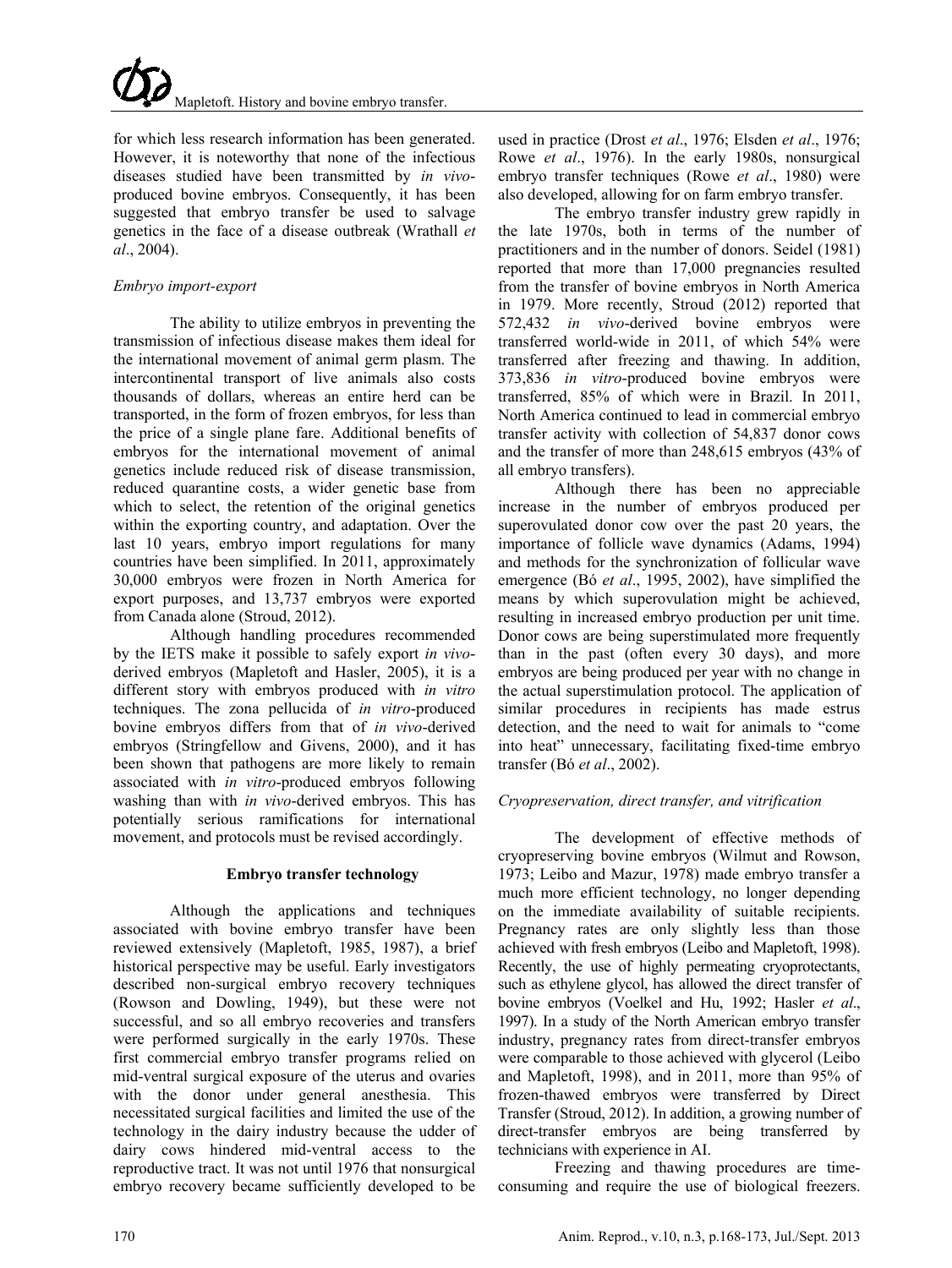

Complicated embryo freezing procedures may soon be replaced by a relatively simple procedure called vitrification (Rall and Fehy, 1985). With vitrification, the embryo in high concentrations of cryoprotectants is placed directly into liquid nitrogen. As a result of the high concentration of cryoprotectants and the ultra-rapid rate of freezing, ice crystals do not form; instead the frozen solution forms a 'glass'. Since ice crystal formation is one of the most damaging processes in freezing, vitrification has much to offer in the cryopreservation of oocytes and *in vitro*-produced embryos. However, its greatest advantage is its simplicity. Vitrification is now widely used experimentally and in vivo-derived bovine embryos have been vitrified successfully in 0.25 ml straws for direct transfer (van Wagtendonk-de Leeuw *et al*., 1997).

#### *In vitro embryo production*

Bovine *in vitro* embryo production (IVP) is now a well-established and efficient procedure (Brackett and Zuelke, 1993). Moreover, ovum pick-up (OPU) at frequent intervals, in combination with *in vitro* fertilization, has improved and increased the yield of embryos from designated donors (Garcia and Salaheddine, 1998). *In vitro* fertilization has also been used to produce the thousands of embryos needed for scientific research, including efforts to produce embryonic stem cells; the constituent oocyte maturation and embryo culture techniques are integral parts of the procedures for cloning and transgenesis (Campbell *et al*., 1996; Niemann and Kues, 2003). A few laboratories have also reported very modest successes in producing pregnancies with IVP embryos from calves (Duby *et al*., 1996; Fry *et al*., 1998; Taneja *et al*., 2000), which offers the potential for decreasing generation intervals (Betteridge *et al*., 1989). In addition, OPU has proven to be safe and very successful in pregnant cattle.

Several authors have directly addressed the question of using IVP as a substitute for *in vivo* embryo production (Sinclair *et al*., 1995; Hasler, 1998; Bousquet *et al*., 1999). At present, under commercial conditions in North America, IVP appears to be more expensive than conventional in vivo embryo production. For most breeders, this technology is an advantage only for extremely valuable cows which are infertile or fail to produce embryos after superstimulation. Indeed, the number of IVP embryos produced globally in 2011 as compared to 2010 was up less than 1%. However, IVP in Brazil in 2011 increased by 20% over 2010 resulting in 318,116 transferrable embryos. Brazil accounts for 86% of the world's total IVP. In 2011, 53,019 OPU sessions were performed in Brazil, yielding an average of 15 oocytes and 6 embryos per session. As a result, IVP numbers have surpassed that of *in vivo* embryo production in Brazil; it will be interesting to see if the trend continues for other countries in the world.

The efficiency of frozen IVP embryos will

likely determine the acceptance of IVP technology by other countries (Hasler *et al*., 1995). So far, the majority of the IVP embryos have been transferred fresh, not frozen. However, data vary according to regions of the world. Worldwide 8% of the IVP embryos transferred in 2011 were frozen-thawed, while only 5% of IVP embryos were frozen in Brazil (Stroud, 2012). However, Brazil reports transferring more frozen-thawed IVP embryos each year, and results are improving.

#### **Adoption of new technologies**

Prenatal determination of sex potentially has great economic impact (Seidel, 2003) and the polymerase chain reaction (PCR) to determine the sex of bovine embryos is a service offered by many embryo transfer practitioners (Thibier and Nibart, 1995). However, embryo biopsy requires a high level of operator skill, and is an invasive technique resulting in disruption of the integrity of the *zona pellucida* and some reduction in the viability of the embryo, especially after cryopreservation. In the near future, PCR assays to identify other traits of economic importance will no doubt become available (Bishop *et al*., 1995). Markerassisted selection (MAS), based on identifying genetic markers for unknown alleles of valuable traits, probably has a similar future (Georges and Massey, 1991). Like genotyping of specific alleles, MAS can potentially be applied to embryo biopsies if sufficiently valuable markers can be identified. A PCR assay currently exists for simultaneous detection of the bovine leucocyte adhesion deficiency gene and the sex of embryo biopsies (Hasler, 2003). It is probable that PCR techniques will be developed that permit the analysis of a large number of markers from one biopsy leading to the concept of "embryo diagnostics". It is also likely that genomic testing of embryos with single-nucleotide polymorphism (SNP) technology will occur in the near future, again utilizing embryo biopsies and PCR technology (Seidel, 2010).

The flow cytometric technology used to separate X- and Y-bearing sperm into live fractions has been improved over the last 15 years (Johnson *et al*., 1994; Johnson, 2000). Approximately 10 million live sperm of each sex can be sorted per hour (Seidel, 2003), with a resulting purity rate of >90%. In AI field trials, pregnancy rates following insemination with 1 million sexed, frozen sperm were reported to be 70 to 90% that of unsexed controls inseminated with 20 to 40 million sperm (Seidel *et al*., 1999). A recent study which compared 574 calves produced from sex-sorted sperm with 385 control calves concluded that there were no differences in gestation, neonatal deaths, ease of calving, birth weight or survival rate to weaning (Tubman *et al*., 2003). The disadvantages of flow cytometry are the slow speed of sorting, the decreased sperm viability (pregnancy rates), especially in superovulated donor cows, the cost of the semen, and the availability of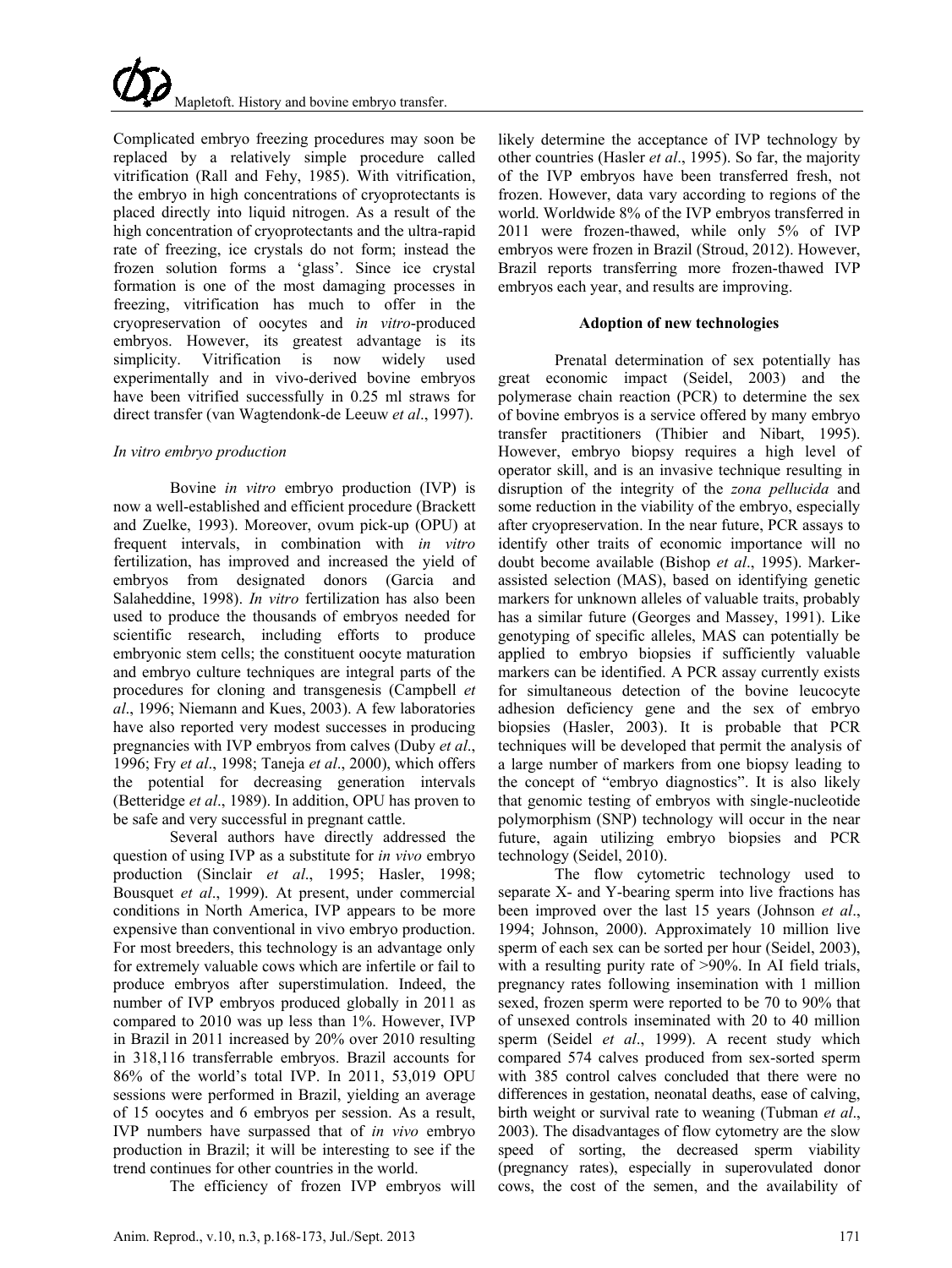semen from specific bulls (Amann, 1999). It is likely that sexed semen will have the greatest use in IVP of bovine embryos in the near future.

#### **Summary and conclusions**

Commercial embryo transfer in cattle has become a well established industry. Although a very small number of offspring are produced on an annual basis, its impact is large because of the quality of animals being produced. Embryo transfer is now being used for real genetic gain, especially in the dairy industry, and most semen used today comes from bulls that have been produced by embryo transfer. An even greater benefit of bovine embryo transfer may be that *in vivo*-derived embryos can be made specified pathogenfree by washing procedures, making this an ideal process for disease control programs or in the international movement of animal genetics. Techniques have improved over the past 40 years so that frozenthawed embryos can be transferred to suitable recipients as easily and simply as artificial insemination is normally done. *In vitro* embryo production and embryo and semen sexing are also successful. A combination of embryo transfer using proven cows inseminated with semen from proven bulls, appears to be the most common use of bovine embryo transfer.

#### **References**

**Adams GP**. 1994. Control of ovarian follicular wave dynamics in cattle: implications for synchronization and superstimulation. *Theriogenology*, 4:19-24.

**Amann RP**. 1999. Issues affecting commercialization of sexed semen. *Theriogenology*, 52:1441-1457.

**Betteridge KJ**. 1981. An historical look at embryo transfer. *J Reprod Fertil*, 62:1-13.

**Betteridge KJ, Smith C, Stubbings RB, Xu KP, King WA**. 1989. Potential genetic improvement of cattle by fertilization of fetal embryos in vitro. *J Reprod Fertil Suppl*, 38:87-98.

**Betteridge KJ**. 2003. A history of farm animal embryo transfer and some associated techniques. *Anim Reprod Sci*, 79:203-244.

**Bishop MD, Hawkins GA, Keefer CL**. 1995. Use of DNA markers in animal selection. *Theriogenology*, 43:61-70.

**Bó GA, Adams GP, Pierson RA, Mapletoft RJ**. 1995. Exogenous control of follicular wave emergence in cattle. *Theriogenology*, 43:31-40.

**Bó GA, Baruselli PS, Moreno D, Cutaia L, Caccia M, Tribulo R, Tribulo H, Mapletoft RJ**. 2002. The control of follicular wave development for selfappointed embryo transfer programs in cattle. *Theriogenology*, 57:53-72.

**Bousquet D, Twagiramungu H, Morin N, Brisson C, Carboneau G, Durocher J**. 1998. In vitro embryo production in the cow: an effective alternative to the conventional embryo production approach. *Theriogenology*, 51:59-70.

**Brackett BG, Zuelke KA**. 1993. Analysis of factors involved in the in vitro production of bovine embryos. *Theriogenology*, 39:43-64.

**Campbell KH, McWhir J, Ritchie WA, Wilmut I**. 1996. Sheep cloned by nuclear transfer from a cultured cell line. *Nature*, 380:64-66.

**Carmichael RA**. 1980. History of the International Embryo Transfer Society - Part I. *Theriogenology*, 13:3-6.

**Christensen LG**. 1991. Use of embryo transfer in future cattle breeding schemes. *Theriogenology*, 35:141-156.

**Drost M, Brand A, Aaarts MH**. 1976. A device for nonsurgical recovery of bovine embryos. *Theriogenology*, 6:503-508.

**Duby RT, Damiani P, Looney CR, Fissore RA, Robl JM**. 1996. Prepuberal calves as oocyte donors: promises and problems. *Theriogenology*, 45:121-130.

**Elsden RP, Hasler JF, Seidel GE Jr**. 1976. Nonsurgical recovery of bovine eggs. *Theriogenology*, 6:523-532.

**Fry RC, Simpson TL, Squires TJ**. 1998. Ultrasonically guided transvaginal oocyte recovery from calves treated with or without FSH/GnRH. *Theriogenology*, 49:1077-1082.

**Garcia A, Salaheddine M**. 1998. Effects of repeated ultrasound-guided transvaginal follicular aspiration on bovine oocyte recovery and subsequent follicular development. *Theriogenology*, 50:575-585.

**Georges M, Massey JM**. 1991. Velogenetics, or the synergistic use of marker assisted selection and germline manipulation. *Theriogenology*, 35:151-159.

**Hasler JF, Henderson WB, Hurtgen PJ, Jin ZQ, McCauley AD, Mower SA, Neely B, Shuey LS, Stokes JE, Trimmer SA**. 1995. Production, freezing and transfer of bovine IVF embryos and subsequent calving results. *Theriogenology*, 43:141-152.

**Hasler JF, Hurtgen PG, Jin ZQ, Stokes JE**. 1997. Survival of IVF-derived bovine embryos frozen in glycerol or ethylene glycol. *Theriogenology*, 48:563-579.

**Hasler JF**. 1998. The current status of oocyte recovery, in vitro embryo production, and embryo transfer in domestic animals, with an emphasis on the bovine. *J Anim Sci*, 76(suppl. 3):52-74.

**Hasler JF**. 2003. The current status and future of commercial embryo transfer in cattle. *Anim Reprod Sci*, 79:245-264.

**Johnson LA, Cran DG, Polge CE**. 1994. Recent advances in sex preselection of cattle: flow cytometric sorting of X- and Y-chromosome bearing sperm based on DNA to produce progeny. *Theriogenology*, 41:51-56. **Johnson LA**. 2000. Sexing mammalian sperm for production of offspring: the state of the art. *Anim Reprod Sci*, 60/61:93-107.

**Leibo SP, Mazur P**. 1978. Methods for the preservation of mammalian embryos by freezing. *In*: